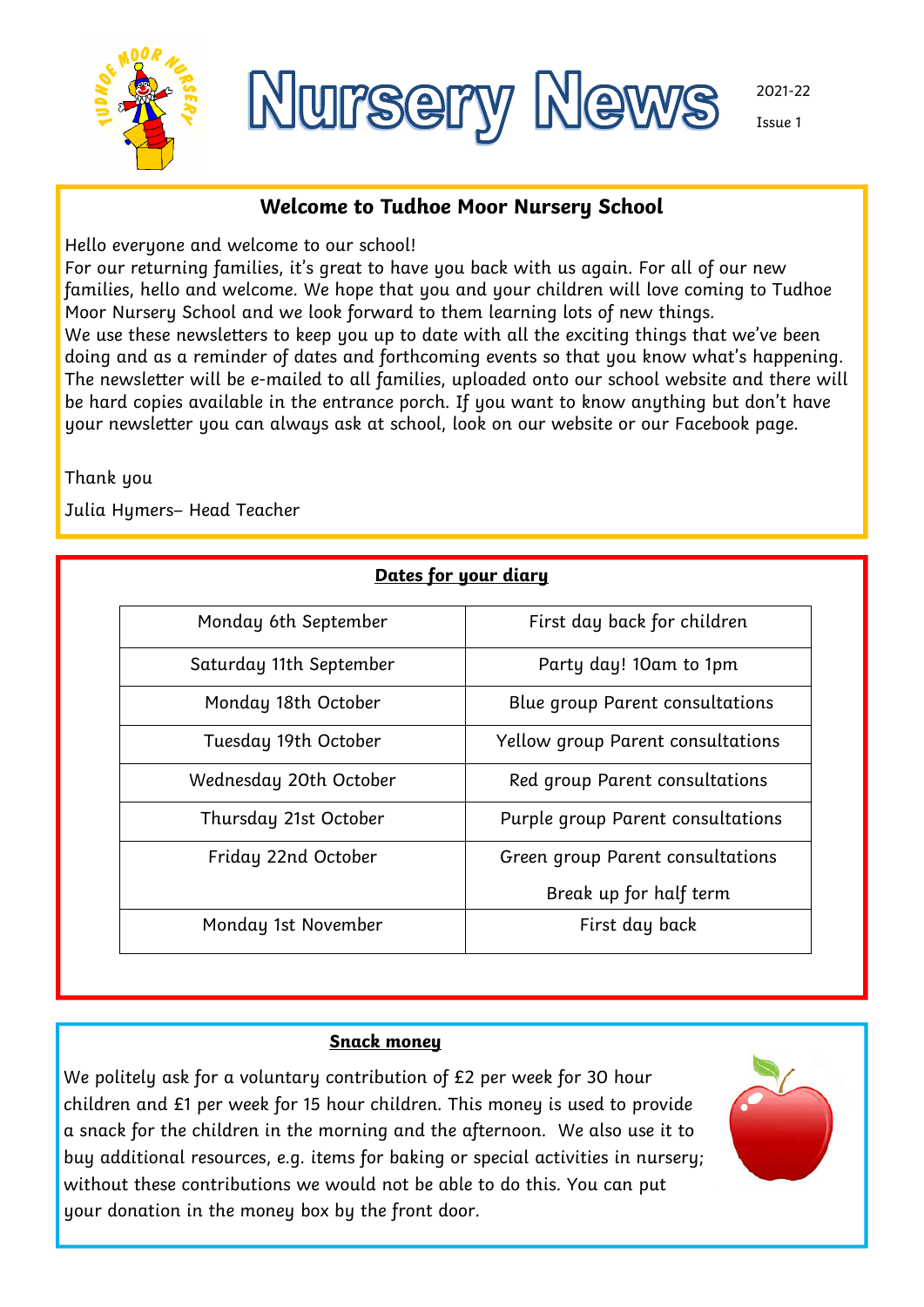# **Drop off and pick up**

We are trying to get the right balance between maintaining some social distancing alongside returning to some sense of normality. The school day will still be starting with staggered timings. We ask that parents please line up on the main path and say goodbye to the children at the porch door.

At home time, we will be opening the gate to the right hand side of our building at 2.50pm and close this at 3.10pm. Parents can come through this gate and then access the nursery through our back door. You will be able to make your way to your child's group and pick them up from there. You will then exit the building through the porch where you can collect your child's belongings. We hope that this one way system will avoid large gatherings and also give you the chance to speak to your child's key worker.

If you need to pick up an older sibling from school and want to pick up your child earlier, you can come to the main school door **before 2.40pm**. This will allow us to ensure we can get the rest of the children back into group for a final story and head count before main pickup!

If your child attends for mornings, you can line up on the main school path. At 11.45am, the door to the porch will open where you can come in. This will also give you the chance to speak to your child's key worker and collect their belongings.



## **Bicycle shelter**

In order to support those families that want to encourage their children to walk to school we have a shelter to store bikes, pushchairs and scooters while their children are at nursery. There is a coded padlock on the shelter, just see Tracy for the code.

## **Parent Consultations**

We would like to offer you the opportunity to speak with your child's key worker to discuss how they have settled at nursery and their progress over the first half term. We will be doing these consultations face-to-face however if you would prefer to do it over the hone please let your child's key worker know. Each group has been allocated a day (please see diary dates– page 1) and sign up sheets will be available from 4th October Please let us know if you require a different day.

## **Party day**

Saturday 11th September is our party day! This is an opportunity to meet the staff, for children to explore and to meet other parents. We have a farm, bouncy castle, disco, face painting and tuck shop.

The party is from 10.00am till 1.00pm. Parents will need to stay with their child and older siblings are welcome to come along too!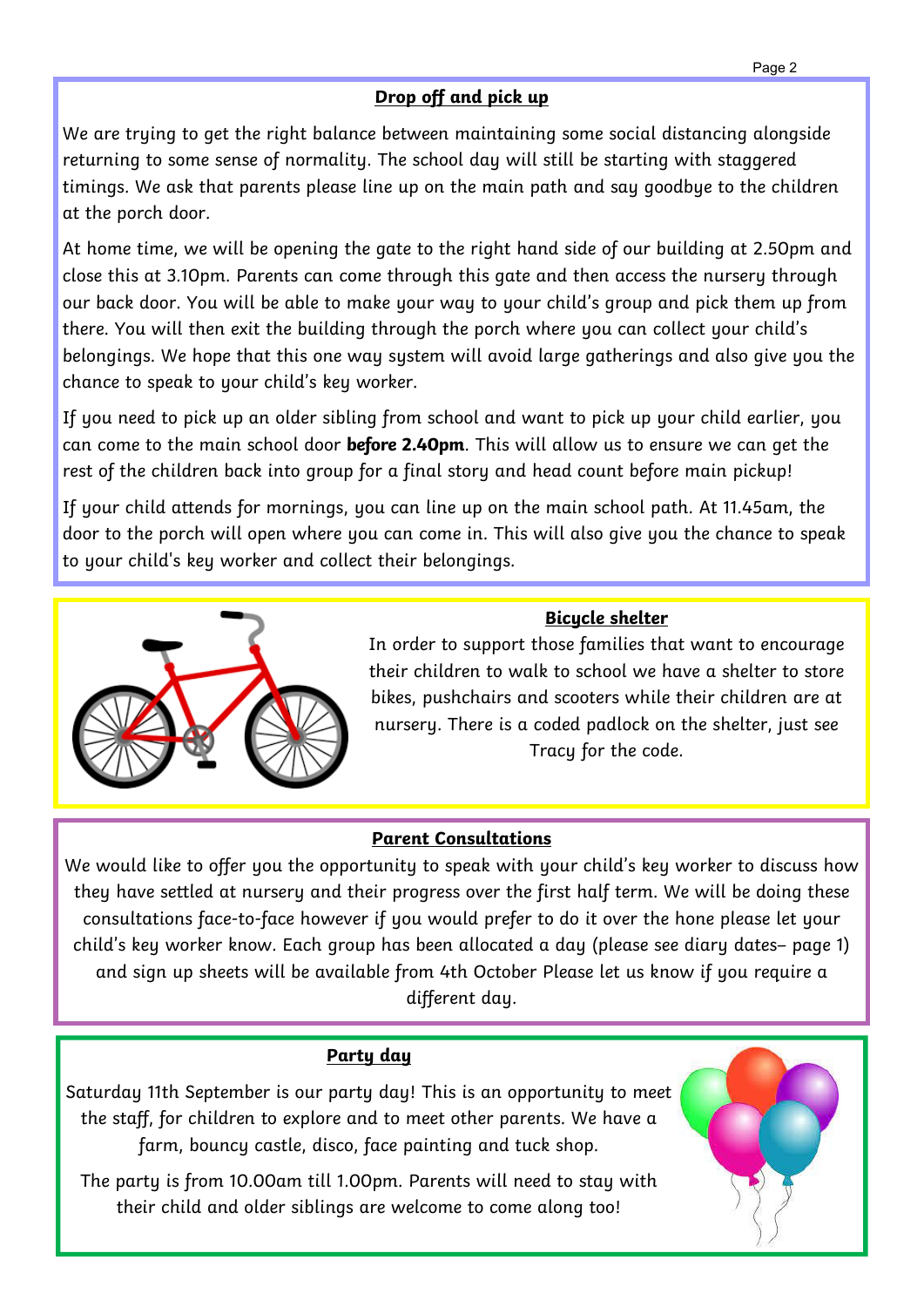## **Star of the Week**

Every Friday, we will celebrate one child's achievements from each group. The child will stand up in their group, receive a special certificate and sticker and also go on our wall of fame in the porch! Staff look out for children that have settled well, join in with group time, help tidy up, made a new friend or been a good listener among lots of other reasons.

# **What are we learning this half-term?**

Our main topic this half term is Nursery Rhymes. We are learning rhymes such as Humpty Dumpty, Hickory dickory dock, Hey diddle diddle and Baa baa black sheep.

The children will have the opportunity to take part in lots of different activities to help to develop mark-making and early writing skills; counting and making sets and becoming familiar with the routines and expectations of nursery school. Children will also begin to make new friends and play imaginatively with them .



# **Names in children's clothes**



Please remember to put your child's name in all of their belongings; jumpers, coats, scarves, and shoes. We have several children with the same shoes and jumpers and they can easily be muddled up! Please make sure that you put your child's name in everything to help us dress your children in the right things.

Also if your child comes home in nursery clothes after having an accident here at nursery school please make sure that you return them as soon as possible as we need them regularly.



## **Parents comments**

If you have any questions or comments about anything in the newsletter or nursery in general; or you would like further information about anything to do with nursery, please see a member of staff or contact us on: 01388 816112 or e-mail: tudhoemoor.nursery@durhamlearning.net

If you would like to have a more in-depth discussion about anything, you can make an appointment to speak to with your child's key worker or Mrs Julia Hymers (Head Teacher). Please book these appointments through Tracy at the office.